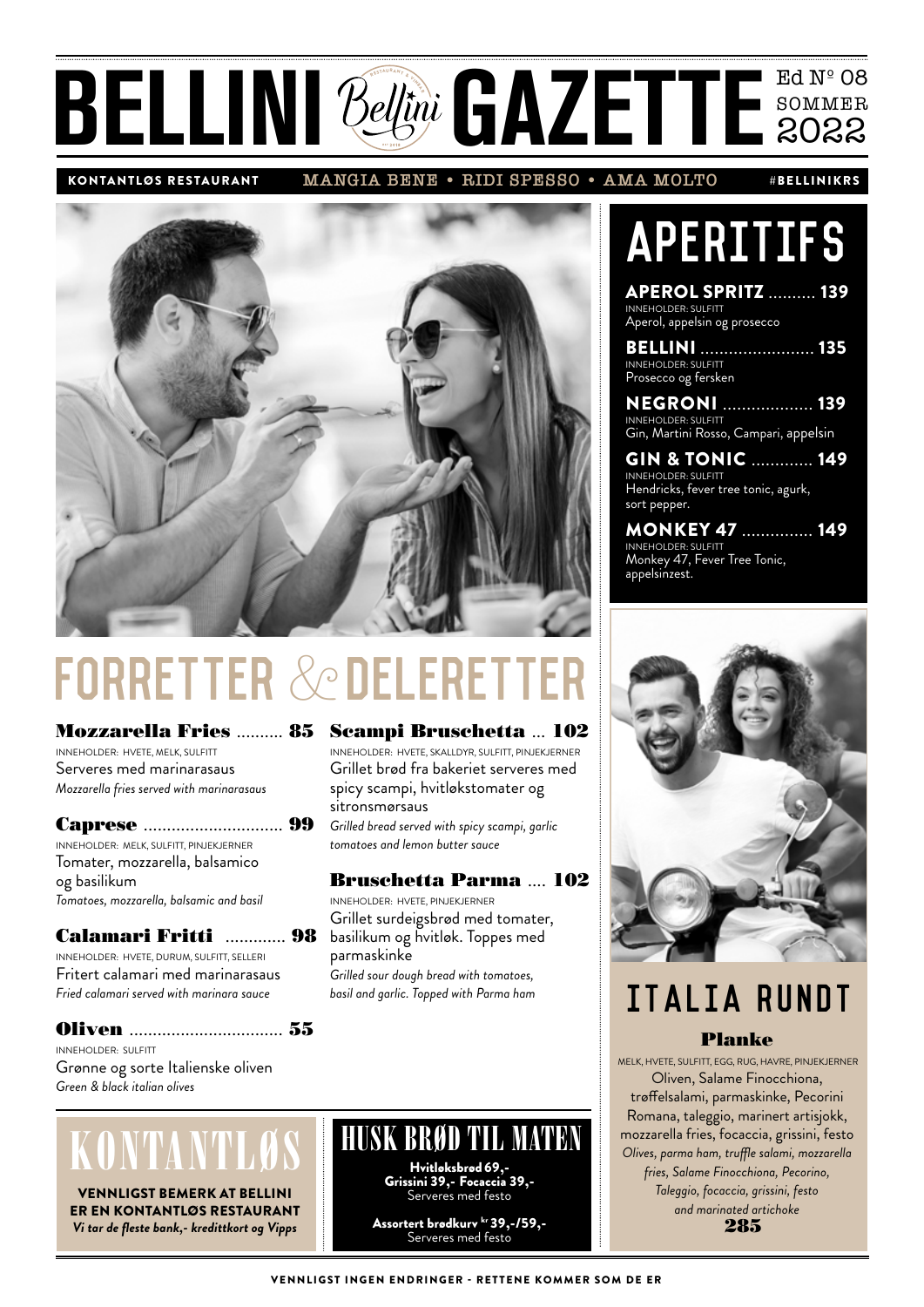# PASTARETTEI

#### Spaghetti alla Villa.......205

INNEHOLDER: BLØTDYR, MELK, EGG, SKALLDYR, HVETE Pasta med blåskjell dampes med hvitløk, fløte og spinat. Toppes med parmesan, trøffelolje og friske urter *Mussles steamed in cream, garlic and spinach. Topped with parmesan and truffle oil* 

#### Penne Rustica .............. 222

INNEHOLDER: SULFITT, MELK, EGG, HVETE, SELLERI Med kylling, chili, semitørket tomat, og løk i en fyldig tomatsaus. Toppes med parmesan

*With chicken, chili, semi dried tomatoes and onion in tomato sauce. Topped with parmesan*

#### Penne Vegetar ...............205

INNEHOLDER: SULFITT, HVETE, EGG, MELK Penne, aubergine, cherrytomater og artisjokk i spicy tomatsaus *Penne, aubergine, cherry tomatoes and artichoke in a spicy tomato sauce.*

#### Oksehalelasagne ........ 219

INNEHOLDER: EGG, MELK, HVETE, SULFITT Husets lasagne lages med oksehaleragù og toppes med parmesan *Lasagne with oxtail ragù. Topped with parmesan*

#### Pappardelle Torino .... 249

INNEHOLDER: MELK, EGG, HVETE, SULFITT Med oksekjøtt og champignon i en fyldig kremet saus. Toppes med parmesan og urter *Pappardelle with beef and mushroom in a rich cream sauce. Topped with parmesan and herbs*

#### Steinsopptortelloni .. 229

INNEHOLDER: HVETE, MELK Tortelloni fylt med steinsopp servert i et salviesmør toppet med sprøstekt bacon og permesan *Tortellini stuffed with porcini served in sage butter topped with crispy bacon and parmesan*

#### Skalldyrpasta Portofino .......................... 235

*truffle, butter and parmesan*

HVETE, MELK, SELLERI, EGG, SULFITT, SKALLDYR, BLØTDYR Blåskjell, reker og calamari i skalldyr/ safransaus *Mussels, shrimp and calamari in shellfish/saffron sauce*

Trøffelpasta .................. 255 INNEHOLDER: HVETE, MELK Spaghetti serveres med nyrevet svart trøffel, smør og parmesan *Spaghetti is served with freshly grated black* 



Hvitløksbrød 69,- Grissini 39,- INNEH: MELK Focaccia 39,- Serveres med festo BRØD TIL MATEN

#### Assortert brødkurv kr 39,-/59,- Serveres med festo

### SPESIAL *Chef Arturos*

#### Carpaccio av angusokse

INNEHOLDER: SULFITT, MELK, PINJEKJERNER Serveres med trøffelaioli, ruccola, pinjekjerner, parmesan og fritert kapers *Carpaccio of angus beef served with truffle aioli, rocket, pine nuts, parmesan and fried capers* 169

#### Polpo alla griglia

INNEHOLDER: SKALLDYR, HVETE, MANDEL Blekksprut fra grillen serveres med romescosaus *Grilled squid served with romesco sauce*

189

# NGRILLE

#### Chicken Parm ......................................................................... 265

INNEHOLDER: HVETE, MELK, SULFITT, PINJEKJERNER Crispy kylling med husets tomatsaus, mozzarella og parmesan. Serveres med potetmos, mozzarella fries og vår caponata. *Crispy chicken with house tomato sauce, mozzarella and parmesan. Served with mashed potatoes, mozzarella fries and our caponata.*

#### Porchetta .................................................................................. 299

INNEHOLDER: MELK, SULFITT, SELLERI, PINJEKJERNER

Italiensk langtidstekt ribberull fylt med urter og hvitløk. Serveres med potetstappe, kremet saus og tomatiserte grønnsaker. *Slow roasted rib roll stuffed with herbs and garlic. Served with mashed potatoes, creamy sauce and tomato vegetables.*

| INNEHOLDER: HVETE, MELK, EGG, SULFITT |  |
|---------------------------------------|--|

Black Angus-burger toppet med provolone, bacon og karamellisert balsamicoløk. Serveres med tomat, aioli og salat. Fries på siden

*Black Angus burger topped with provolone, bacon, caramellised balsamico onion. Served with fries, salad, tomato and aioli*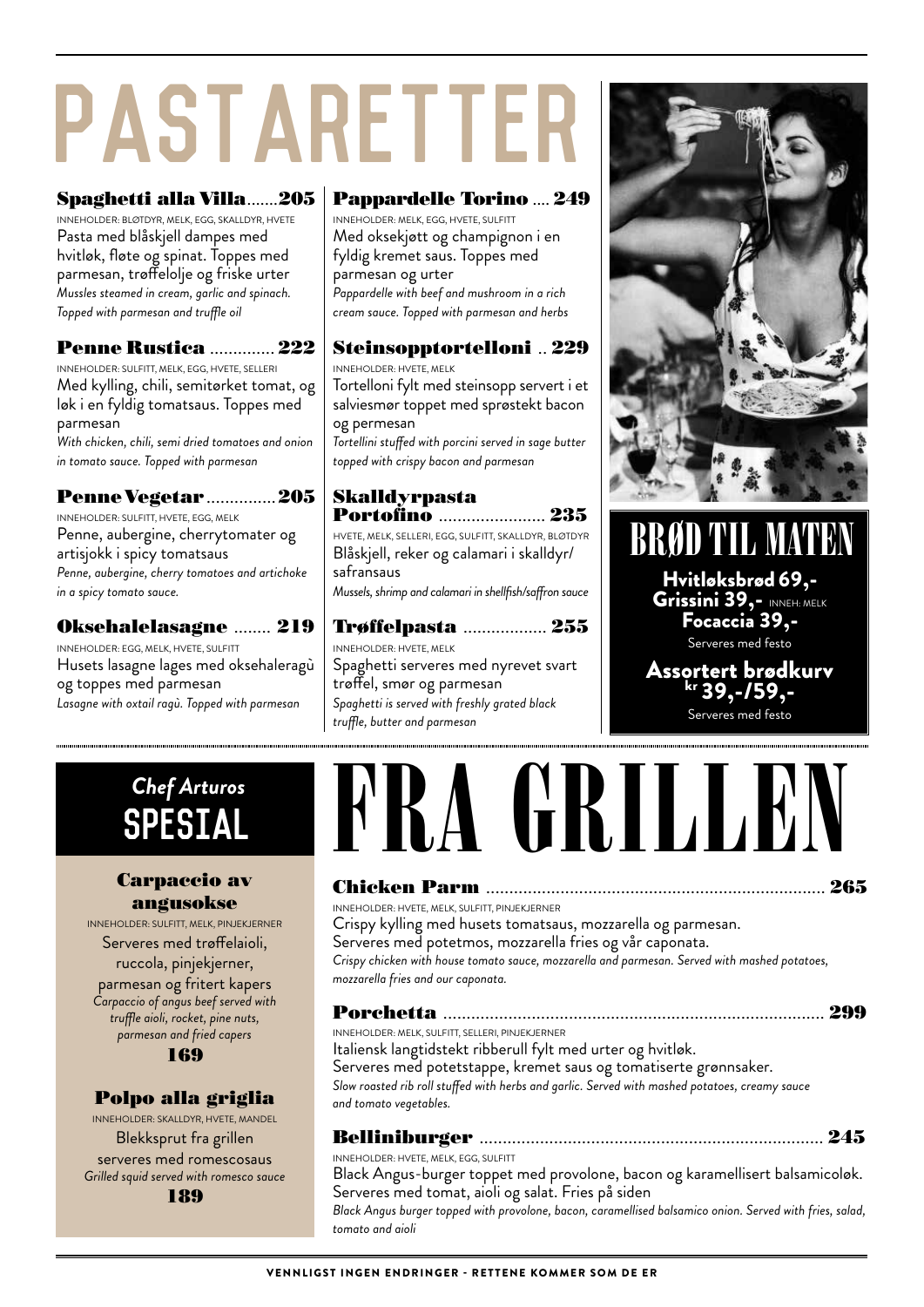# surdeigspizza

#### Margherita .................... 189

INNEHOLDER: MELK, HVETE, SULFITT Tomat, fersk mozzarella og basilikum *Tomato, mozzarella and basil*

Djevelen ......................... 213 INNEHOLDER: MELK, HVETE, SULFITT Tomat, fersk mozzarella, pepperoni picante, tørket chili og oregano *Tomato, fresh mozzarella, pepperoni picante, dried chili and oregano*

#### Calabrese ....................... 213

INNEHOLDER: MELK, HVETE, SULFITT Tomat, mozzarella, champignon, trøffelsalami og trøffelolje *Tomato, mozzarella, champignon, truffle salame*

#### Parma .............................. 245

INNEHOLDER: MELK, HVETE, PINJEKJERNER, SULFITT Tomat, mozzarella, parmaskinke og pinjekjerner. Toppes med ruccola og parmesan

*Tomato, mozzarella, parma ham and pine nuts. Topped with rocket salad and parmesan*

#### Pepperoni ...................... 205

INNEHOLDER: MELK, HVETE, SULFITT Tomat, mozzarella, pepperoni *Tomato, mozzarella, pepperoni*

#### **Beef Eater** [spicy] ......... 239

INNEHOLDER: MELK, HVETE, SULFITT Tomat, biff, mozzarella, løk og champignon. Toppet med arrabbiata saus. *Tomato, mozzarella, beef, onion and champignon. Topped with arrabiata sauce.*

#### Calzone ........................... 205

INNEHOLDER: MELK, HVETE, SULFITT Tomat, mozzarella, prosciutto cotto *Tomato, mozzarella, prosciutto cotto*

# HUSK DRESSING

| <b>Hvitløksdressing</b>                                   | 29 |
|-----------------------------------------------------------|----|
| <b>INNEHOLDER: MELK</b><br>Aioli                          | 29 |
| <b>INNEHOLDER: MELK, EGG</b><br>Festo - Ferskost og pesto | 29 |
| INNEHOLDER: MELK, PINJEKJERNER                            |    |



#### Skinke og Champignon .................. 205 INNEHOLDER: HVETE, MELK, SULFITT

Skinke, champignon, tomat, mozzarella *Ham, champignon, tomato and mozzarella*

#### Pesto Chicken ............ 214 INNEHOLDER: HVETE, MELK, SULFITT, PINJEKJERNER Mozzarella, pestomarinert kylling og hvitløkstomat. Toppet med ruccola *Mozzarella, pesto marinated chicken and garlic tomato. Topped with rocket salad*

Desperado ...................... 220 INNEHOLDER: HVETE, MELK, SULFITT Tomatsaus, 'Nduja (krydret italiensk salami), pepperoni picante, koriander og Mozarella. Toppes med crème fraîche og vårløk

*Tomato sauce, 'Nduja (spicy Italian salami), pepperoni picante, coriander and mozarella. Topped with crème fraîche and spring onion* 

Vegetar ............................ 215 INNEHOLDER: MELK, HVETE, SULFITT Tomat, mozzarella, aubergine, artisjokk, semitørkede tomater og ruccola *Tomato, aubergine, artichoke, semi dried tomatoes and rocket salad*

#### Black Truffle Pizza ... 255

INNEHOLDER: HVETE, MELK Mozzarella, trøffelkrem, champignon, urtepoteter, vårløk og nyrevet sort trøffel

*Mozzarella, truffle cream, mushrooms, herb potatoes, spring onions and grated black truffle.*

Glutenfri bunn + 59,-

### $A^{\overline{th}at^i_s}$ <br> $A^{\overline{th}at^i_s}$ Amore Lang pizza LAGET PÅ SURDEIG

Parma ......................... 425 INNEHOLDER: MELK, HVETE, PINJEKJERNER, SULFITT Tomat, fersk mozzarella, parmaskinke og pinjekjerner. Toppes med ruccola og parmesan *Tomato, mozzarella, parma ham and pine nuts. Topped with rocket salad and parmesan*

Skinke ......................... 420 INNEHOLDER: HVETE, DURUM, MELK, SULFITT Skinke og champignon *Ham and champignon*

Pepperoni ................. 420 INNEHOLDER: HVETE, DURUM, MELK, SULFITT Tomat, ost og pepperoni *Tomato, cheese og pepperoni*

Vegetar ....................... 420 INNEHOLDER: HVETE, MELK, SULFITT Tomat, mozzarella, aubergine, artisjokk, semitørkede tomater og ruccola *Tomato, aubergine, artichoke, semi dried tomatoes and rocket salad*

#### Sett gjerne sammen 2 pizza!



#### Cæsar Bellini

INNEH.: FISK, HVETE, PINJEKJERNER, SULFITT, MELK Romanosalat, cæsardressing med basilikum, tomater, pinjekjerner, krutonger, parmesan, nygrillet kylling og bacon *Romano salad, caesar dressing with basil, tomato, pine nuts, grilled chicken and bacon*

#### 215

#### Toscana Salad

INNEH.: MELK, SULFITT, PINJEKJERNER Frisk salat med fersk mozzarella, cherrytomater, pesto, parmesanchips, sprøstekt parmaskinke og semitørket tomat *Fresh salad with mozzarella, cherry tomatoes, pesto, parmesan chips, crispy parma ham and semi-dried tomato* 195